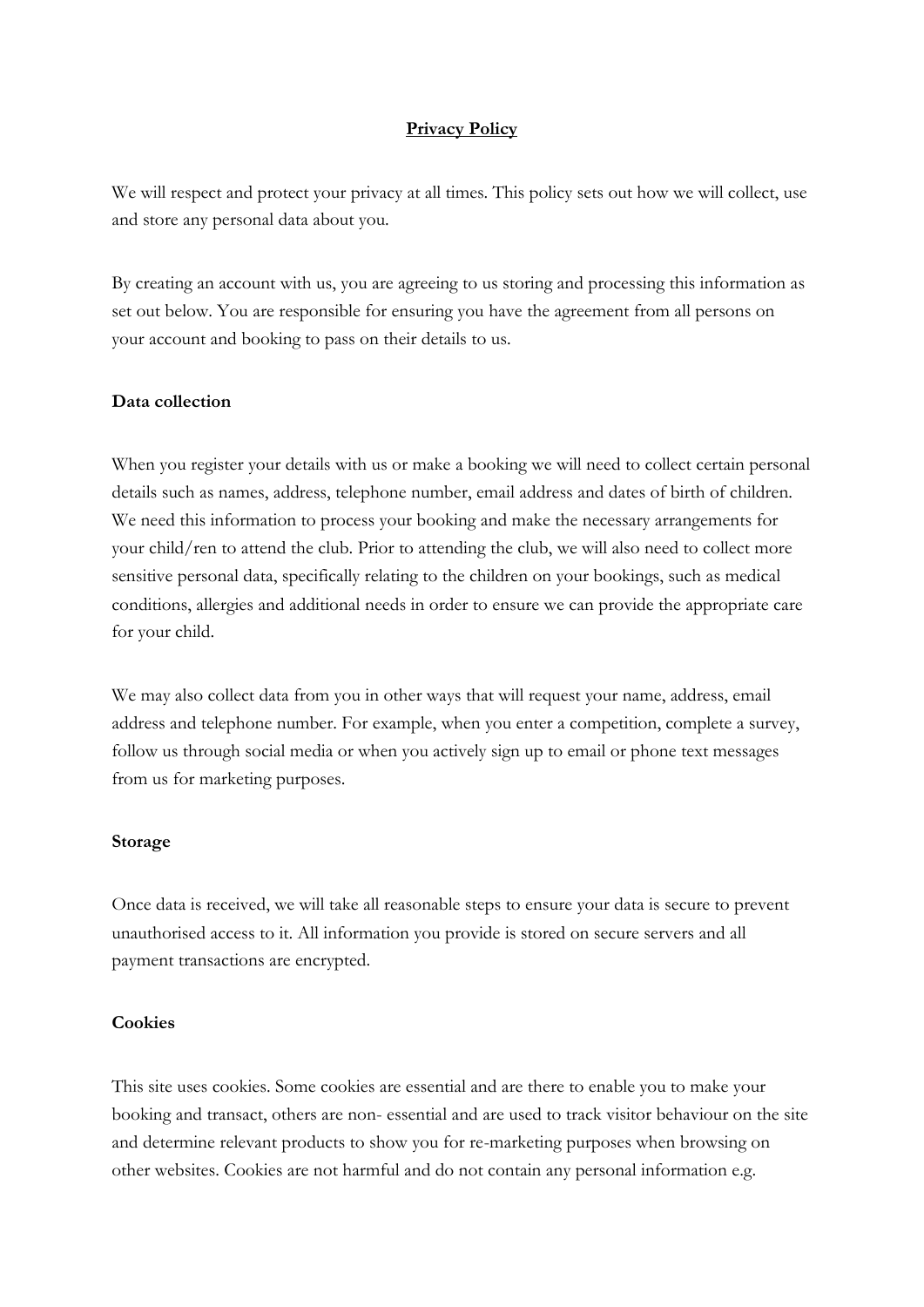address or DOB. You can choose to accept or decline cookies when you first visit the site by accessing the preference panel from your browser's main menu (usually found under Edit, Tools or Options). If you choose to remove cookies, some of our site may not function properly for you and your use of the site may be impaired.

We may collect details about your device and visits to this site including IP address, browser type, device type, traffic data and location information. This is statistical information to help us provide the best online experience for our customers and does not identify any individual.

The passing of data via the internet is not completely secure therefore any transmission is at your own risk.

## **Security and passwords**

When you create an account with us your account will require an email and password so that you can access your details online. We advise your password should consist of at least six characters that are a combination of letters, numbers and symbols (e.g. $(\hat{\omega}, \#, \hat{\mathcal{F}}, \%)$ ). It should also contain letters in both uppercase and lowercase.

You will also need to set up a password that you will quote when you contact us by phone or live chat. This is to ensure that information stored on your account is only discussed with you. If you can't remember your password, we will not be able to disclose any information to you until we have been through a number of security questions to confirm your identity.

Please do not share your email, password or security word with anyone. Please keep these details safe and not written down anywhere. If you change your personal details, or if you suspect that someone else has used your email, password or password, then please notify us as soon as possible.

## **Usage and Opting In/Out**

If you have registered an account with us we may use your data to contact you via post, email, phone or text message with information about offers, news, services and products. We will only do this if you have opted in to receive such information from us and you have the right to opt out of your data being used for marketing purposes at any time. Please let us know if your details or preferences change so we can keep our records up to date.